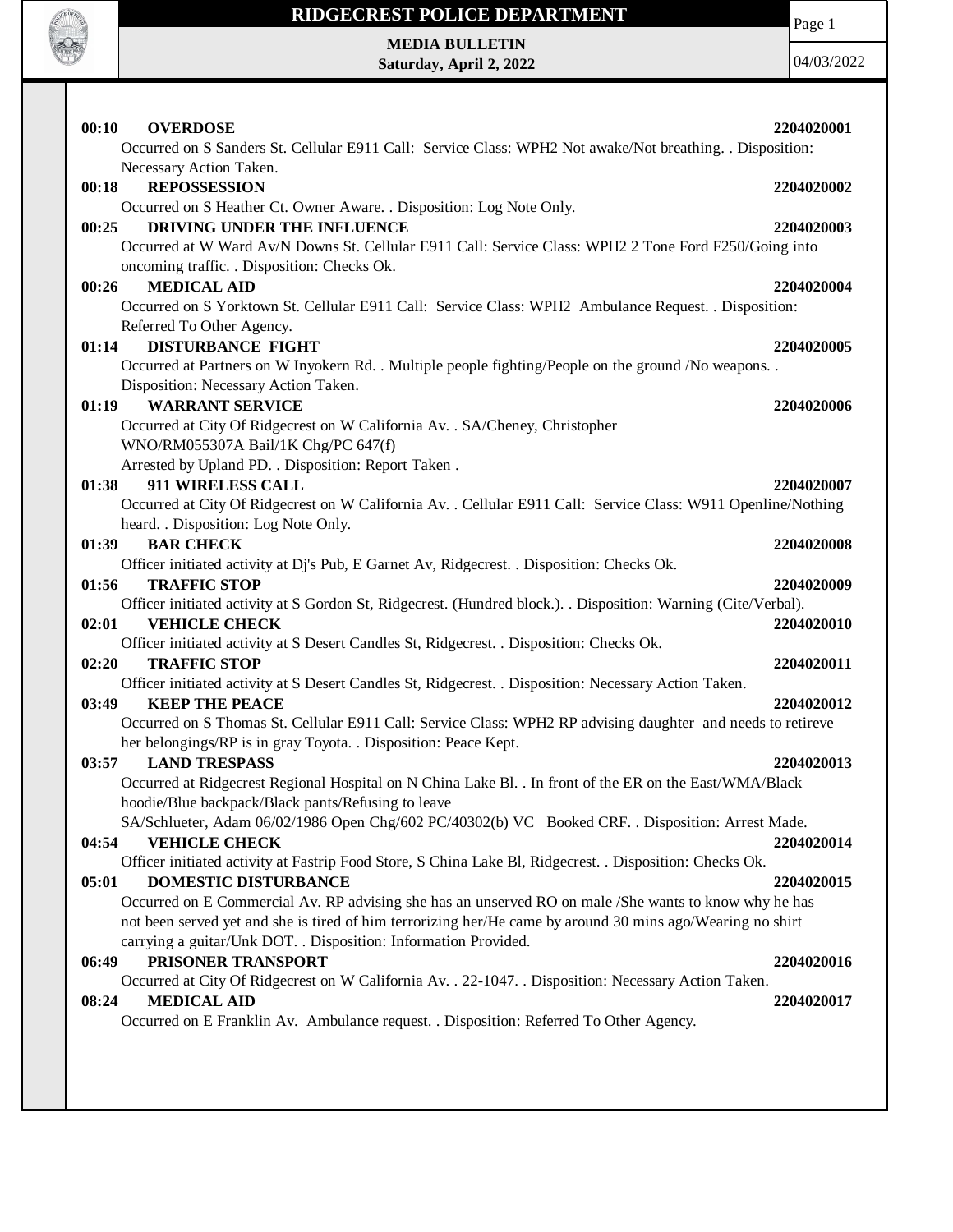

# **RIDGECREST POLICE DEPARTMENT MEDIA BULLETIN**

**Saturday, April 2, 2022**

Page 2

04/03/2022

| 08:49 | <b>FOUND PROPERTY</b>                                                                                                                          | 2204020018 |
|-------|------------------------------------------------------------------------------------------------------------------------------------------------|------------|
|       | Occurred on W Ward Av. RP states that he has an odd donation today for the library fundraiser - would like an                                  |            |
|       | officer to come pick it up -. . Disposition: Report Taken.                                                                                     |            |
| 09:22 | <b>MEDICAL AID</b>                                                                                                                             | 2204020019 |
|       | Occurred on N Sahara Dr. Ambulance request. . Disposition: Assisted.                                                                           |            |
| 09:58 | <b>CONTACT CITIZEN</b>                                                                                                                         | 2204020021 |
|       | Occurred on S Ashton St. RP states that the neighbor is setting booby traps for dirt bike riders. . Disposition:                               |            |
|       | Unfounded.                                                                                                                                     |            |
| 10:03 | <b>STOLEN VEHICLE REPORT</b>                                                                                                                   | 2204020022 |
|       | Occurred on S Mayo St. RP states that stole his vehicle and he would like it back - contact via 21                                             |            |
|       | Disposition: Unfounded.                                                                                                                        |            |
| 10:14 | <b>BURGLARY ALARM</b>                                                                                                                          | 2204020023 |
|       | Occurred at Priced To Excite on S China Lake Bl. . AOA: South Back Door. . Disposition: Disregard From Alarm                                   |            |
|       | Company.                                                                                                                                       |            |
| 10:15 | <b>SHOPLIFTING</b>                                                                                                                             | 2204020024 |
|       | Occurred at Home Depot on N China Lake Bl. . RP states there is a male in the hardware department who is                                       |            |
|       | concealing items and still in the store. . Disposition: Cancelled by RP.                                                                       |            |
| 10:40 | 911 WIRELESS CALL                                                                                                                              | 2204020025 |
|       | Occurred at City Of Ridgecrest on W California Av. . Motorcycle sounds heard - no answer on call back. .                                       |            |
|       | Disposition: Necessary Action Taken.                                                                                                           |            |
| 10:44 | 911 HANG UP                                                                                                                                    | 2204020026 |
|       | Occurred at City Of Ridgecrest on W California Av. . Hang up, on call back mother advised child playing with                                   |            |
|       | phone. . Disposition: Necessary Action Taken.                                                                                                  |            |
| 11:03 | POSSESSION OF CONTROLLED SUBSTANCE<br>Occurred on W Monterey Dr. RP can hear a man cursing and screaming and throwing things - RP is concerned | 2204020027 |
|       | for the female in the home - can hear things breaking                                                                                          |            |
|       | SA/Plomann, Miles Lawrence 01/12/1986 Open Chg/11377 HS Cited and released. . Disposition: Arrest Made.                                        |            |
| 11:11 | <b>MEDICAL AID</b>                                                                                                                             | 2204020028 |
|       | Occurred at High Desert Haven on S College Heights Bl. . Ambulance request. . Disposition: Referred To                                         |            |
|       | Other Agency.                                                                                                                                  |            |
| 11:13 | <b>MEDICAL AID</b>                                                                                                                             | 2204020029 |
|       | Occurred on W Reeves Av. Ambulance request. . Disposition: Referred To Other Agency.                                                           |            |
| 11:24 | <b>TRAFFIC STOP</b>                                                                                                                            | 2204020030 |
|       | Officer initiated activity at W Drummond Av, Ridgecrest. (Hundred block.). . Disposition: Citation.                                            |            |
| 11:33 | <b>INFORMATION RECEIVED</b>                                                                                                                    | 2204020031 |
|       | Occurred on W California Av. . Disposition: Information Received.                                                                              |            |
| 11:36 | <b>INFORMATION</b>                                                                                                                             | 2204020032 |
|       | Occurred at City Of Ridgecrest on W California Av. Disposition: Information Provided.                                                          |            |
| 11:41 | <b>STOLEN VEHICLE REPORT</b>                                                                                                                   | 2204020033 |
|       | Occurred on W Franklin Av. RP wants to report a stolen vehicle sometime from 0200 - 0700. . Disposition:                                       |            |
|       | Information Received.                                                                                                                          |            |
| 11:51 | <b>CONTACT CITIZEN</b>                                                                                                                         | 2204020034 |
|       | Occurred at Walmart Supercenter on E Bowman Rd. . RP states that someone has stolen his dogs and he                                            |            |
|       | confronted the female at work and she is hiding it - he would like contact via 21. Disposition: Civil Problem.                                 |            |
| 12:01 | <b>CONTACT CITIZEN</b>                                                                                                                         | 2204020035 |
|       | Occurred at City Of Ridgecrest on W California Av. . RP is in the lobby to talk to P8 regarding theft from                                     |            |
|       | yesterday. . Disposition: Information Received.                                                                                                |            |
|       |                                                                                                                                                |            |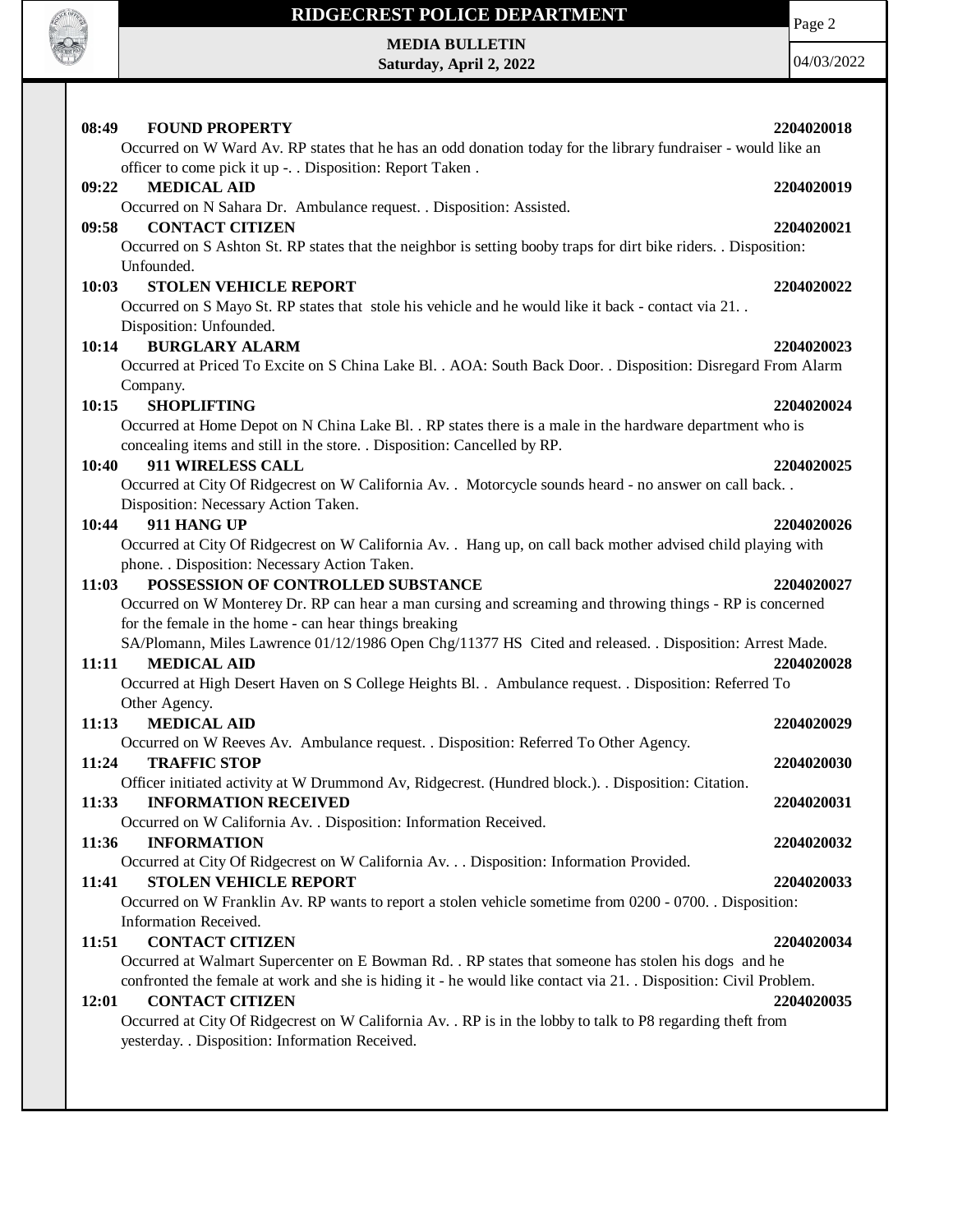

# **RIDGECREST POLICE DEPARTMENT MEDIA BULLETIN**

**Saturday, April 2, 2022**

Page 3

04/03/2022

| VIOLATION OF COURT ORDER-DOM VIOL<br>12:39                                                                                                                                                  | 2204020036 |
|---------------------------------------------------------------------------------------------------------------------------------------------------------------------------------------------|------------|
| Occurred at City Of Ridgecrest on W California Av. . RP states the restrained person was trying to call the RP                                                                              |            |
| and also threatened the co-worker and boss. . Disposition: Report Taken .<br><b>ACO CALL</b><br>13:13                                                                                       | 2204020037 |
| Officer initiated activity at E Upjohn Av, Ridgecrest. Deceased cat. . Disposition: Animal Control Handled.                                                                                 |            |
| <b>ACO CALL</b><br>13:19                                                                                                                                                                    | 2204020038 |
| Officer initiated activity at S Abigail St/W Upjohn Av, Ridgecrest. Loose dog. . Disposition: Animal Control                                                                                |            |
| Handled.                                                                                                                                                                                    |            |
| <b>BURGLARY ALARM</b><br>13:22                                                                                                                                                              | 2204020039 |
| Occurred at Autos For Less on W Inyokern Rd. . AOA: Front Door. . Disposition: False Alarm.                                                                                                 |            |
| <b>ACO CALL</b><br><b>13:30</b>                                                                                                                                                             | 2204020040 |
| Officer initiated activity at Car Wash Ii, W Inyokern Rd, Ridgecrest. Abandoned dog. . Disposition: Animal                                                                                  |            |
| Control Handled.                                                                                                                                                                            |            |
| <b>MEDICAL AID</b><br>13:31                                                                                                                                                                 | 2204020041 |
| Occurred on S Desert Candles St. Ambulance request. . Disposition: Referred To Other Agency.                                                                                                |            |
| 13:40<br><b>ACO CALL</b>                                                                                                                                                                    | 2204020042 |
| Officer initiated activity at China Lake Trailer Park, W Moyer Av, Ridgecrest. Loose dogs. . Disposition: Animal                                                                            |            |
| Control Handled.                                                                                                                                                                            |            |
| <b>VANDALISM REPORT</b><br>13:42                                                                                                                                                            | 2204020043 |
| Occurred on W Church Av. RP reporting a box that was ripped open and the wires were all cut. . Disposition:                                                                                 |            |
| Log Note Only.                                                                                                                                                                              |            |
| <b>ACO CALL</b><br>14:02                                                                                                                                                                    | 2204020044 |
| Officer initiated activity at N Fairview St, Ridgecrest. F/U on dog bite. . Disposition: Animal Control Handled.                                                                            |            |
| <b>ACO CALL</b><br>14:23                                                                                                                                                                    | 2204020045 |
| Officer initiated activity at E Ridgecrest Bl, Ridgecrest. Deceased cat. . Disposition: Animal Control Handled.                                                                             |            |
| <b>UNWANTED SUBJECT</b><br>14:25                                                                                                                                                            | 2204020046 |
| Occurred at Pure Healing Food on N Norma St. . RP states that there is a HMA or BMA digging through the                                                                                     |            |
| trash behind Pure Healing Foods creating a huge mess. . Disposition: Gone Prior to Arrival.                                                                                                 |            |
| 14:27<br><b>FOLLOW UP</b>                                                                                                                                                                   | 2204020047 |
| Occurred on S Lacey St. 22-1037. . Disposition: Follow Up Completed.                                                                                                                        |            |
| <b>TERRORIST THREATS REPORT</b><br>14:44                                                                                                                                                    | 2204020048 |
| Occurred on N Sahara Dr. RP states that her sister is out of jail and she is on a "rampage" and is now                                                                                      |            |
| threatening to kill the RP and her fiancee. The RP states sister is HBD and also threatening to steal the RP's                                                                              |            |
| dog. . Disposition: Unfounded.                                                                                                                                                              |            |
| <b>TRAFFIC STOP</b><br>14:58                                                                                                                                                                | 2204020049 |
| Officer initiated activity at N Norma St, Ridgecrest. (Hundred block.). . Disposition: Citation.                                                                                            |            |
| 15:24<br><b>SUSPICIOUS CIRCUMSTANCES</b>                                                                                                                                                    | 2204020050 |
| Occurred at Dollar Tree Stores on N China Lake Bl. . Older gray toyota camry - woman sitting in the car<br>screaming at a kid - pulled up very recklessly. . Disposition: Unable To Locate. |            |
| 15:26<br><b>FOLLOW UP</b>                                                                                                                                                                   | 2204020051 |
| Occurred on W Franklin Av. RP states her son is home and can sign the 180 now. . Disposition: Report Taken.                                                                                 |            |
| <b>CONTACT CITIZEN</b><br>15:36                                                                                                                                                             | 2204020052 |
| Occurred on S Thomas St. RP states that she was assaulted by a male and would like to report it - contact via                                                                               |            |
| 21. Disposition: Negative Contact.                                                                                                                                                          |            |
| 15:36<br>PEDESTRIAN CHECK                                                                                                                                                                   | 2204020053 |
| Occurred at Dollar Tree Stores on N China Lake Bl. Disposition: Checks Ok.                                                                                                                  |            |
| <b>INFORMATION RECEIVED</b><br>15:37                                                                                                                                                        | 2204020054 |
| Occurred at City Of Ridgecrest on W California Av. . Info rec'd. . Disposition: Information Received.                                                                                       |            |
|                                                                                                                                                                                             |            |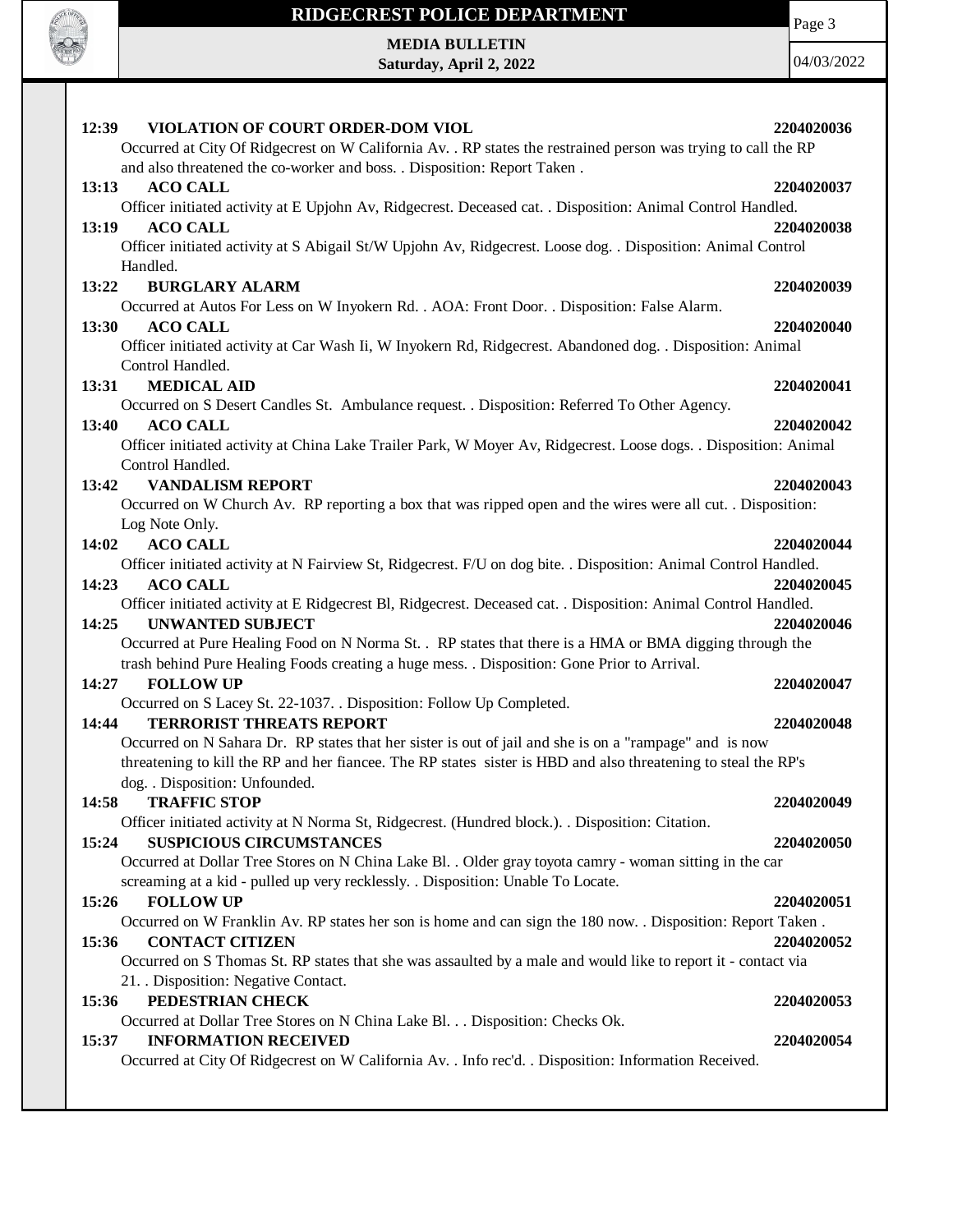

# **RIDGECREST POLICE DEPARTMENT**

**MEDIA BULLETIN Saturday, April 2, 2022** 04/03/2022

Page 4

## **15:54 WELFARE CHECK 2204020055**

Occurred at United Parcel Service on W Ridgecrest Bl. . RP states there is a male walking close to the road head WB from Norma towards Downs - wma/blonde hair to his ears/very sunburnt/walking very slowly and seems disoriented/was staggering and walking too close to traffic on the road. . Disposition: Information Received.

# **15:55 CONTACT CITIZEN 2204020056**

Occurred at City Of Ridgecrest on W California Av. . RP is requesting an EPO for DV - currently in lobby. . Disposition: Information Provided.

## **16:19 EXTRA PATROL 2204020057**

Occurred on E Commercial Av. RP would like extra patrols around her home. . Disposition: Necessary Action Taken.

# **16:24 SUSPICIOUS CIRCUMSTANCES 2204020058**

Occurred on W Reeves Av. RP states that some of her items were stolen and she went to her friend's house and she found a lot of her belongings and a bunch of other things in the back and she finds it suspicious. . Disposition: Negative Contact.

## **16:31 DISTURBANCE-FAMILY 2204020059**

Occurred on W Veada Av. RP states his brother tried to run him over with his vehicle - just left the home and going nb on Norma - no injuries. . Disposition: Information Provided.

### **16:44 LAND TRESPASS 2204020060**

Occurred on N Sahara Dr. RP states there is a female that went into a red tagged home. . Disposition: Gone On Arrival.

### **17:29 CONTACT CITIZEN 2204020061**

Occurred at City Of Ridgecrest on W California Av. . RP wanted to know if the PD has any clerical job openings. . Disposition: Information Provided.

### **17:35 911 HANG UP 2204020062**

Occurred at Oyo Hotel (Europa) on W Upjohn Av. . Hang up, on call back female advised child was playing with phone. . Disposition: Necessary Action Taken.

### **17:55 FOLLOW UP 2204020063**

Occurred on S Allen St. Follow up on incident 2203300026. . Disposition: Gone Prior to Arrival.

### **17:56 VIOLATION OF COURT ORDER 2204020064**

Occurred on N Capehart Ct. RP states that her door is kicked in and she is now unable to lock her door - looks as if the suspect entered the home after kicking in the door. . .

### **18:19 ILLEGAL ENTRY TO DWELLING 2204020065**

Occurred on N Sahara Dr. RP can see the female that is not supposed to be at the address/RP said female parked her bike out front. . Disposition: Necessary Action Taken.

## **18:40 VERBAL THREATS 2204020066**

Occurred on E Commercial Av. Contact via 21. . Disposition: Unfounded.

# **18:41 FOLLOW UP 2204020067**

Officer initiated activity at W Franklin Av, Ridgecrest. . Disposition: Follow Up Completed.

# **19:03 SUSPICIOUS PERSON 2204020068**

Occurred on W Plumblossom Ct. Possible HMA/Black Sweatshirt/Black pants/Beard/Has been in the area for the last 20 mins/RP doesn't recognize him from being in the area/Male is now across the street in the neighbors yard. . Disposition: Necessary Action Taken.

# **19:11 SUSPICIOUS VEHICLE 2204020069**

Occurred at E Bowman Rd/S China Lake Bl. Older black ford fusion or taurus/Unk Plate/Parked directly on the bike path/Male wearing a white t shirt standing next to the car. . Disposition: Checks Ok.

# **19:28 MEDICAL AID 2204020070**

Occurred on W Vera Av. Cellular E911 Call: Service Class: W911 Ambulance Request. . Disposition: Referred To Other Agency.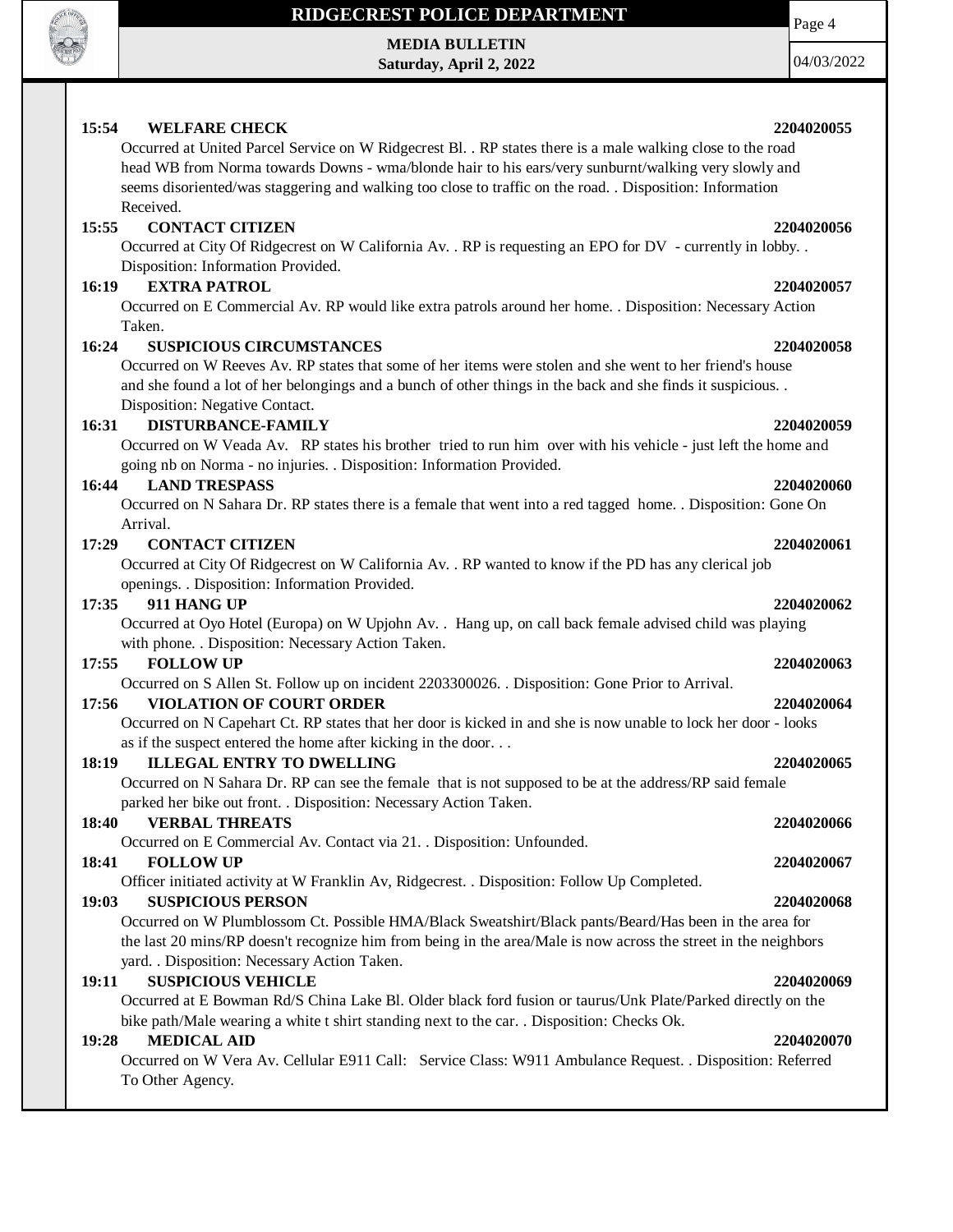